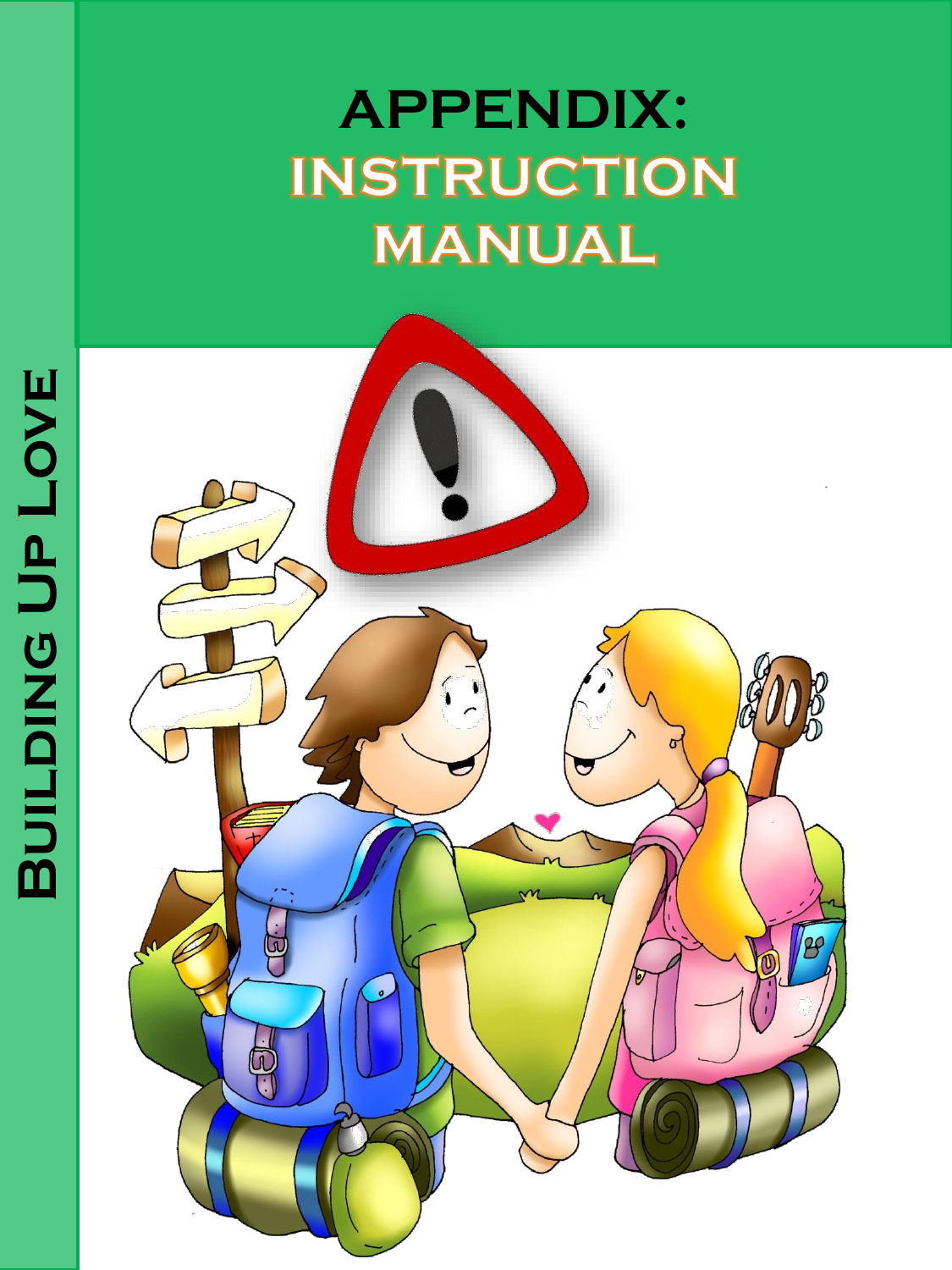#### **IMPORTANT: UTILITY AND ASSEMBLY**

## **The Wounds of the Heart**

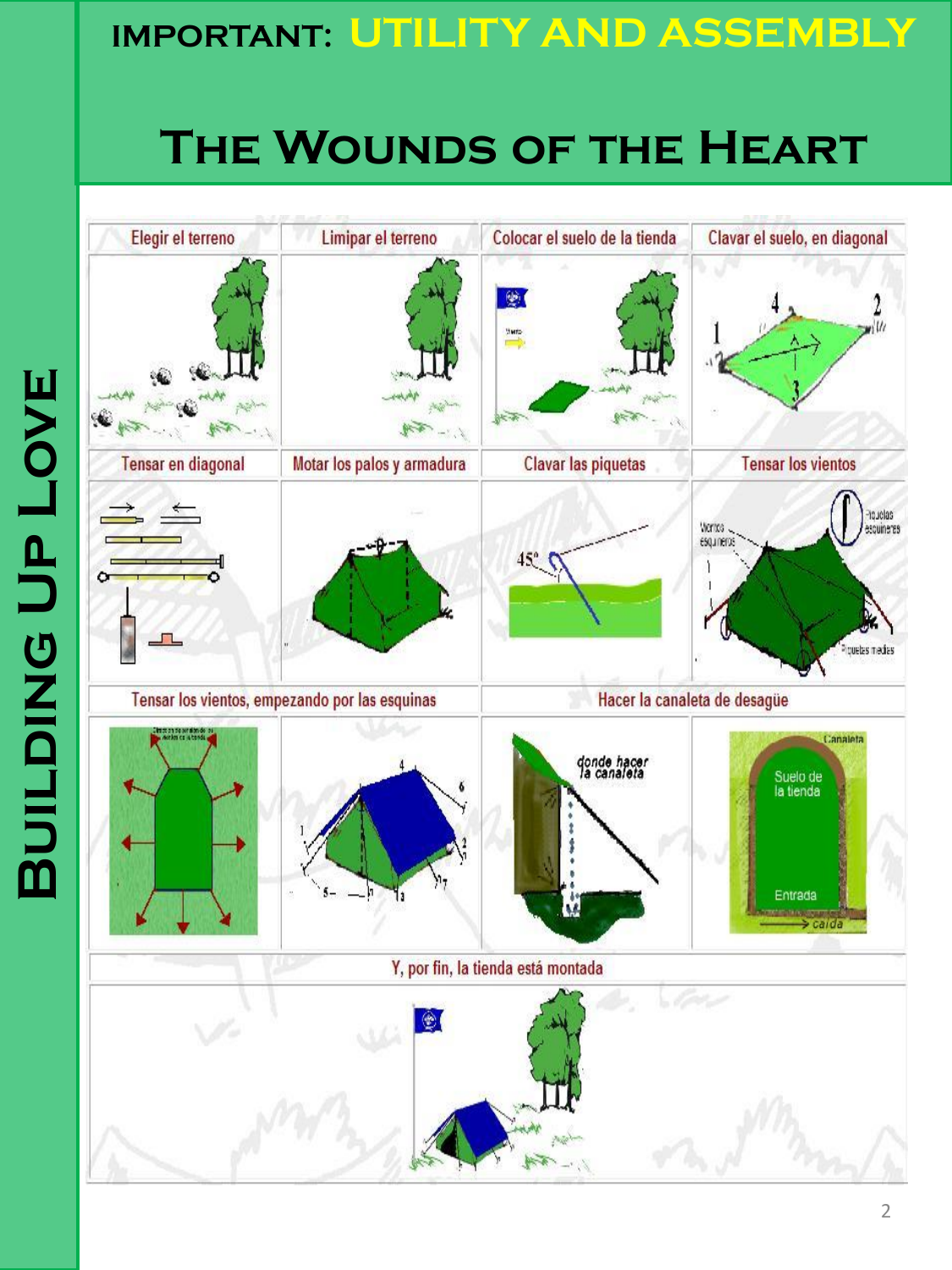### **The Wounds of the Heart**

## Instruction Manual

#### **Be careful!**

**The tent is delicate and can suffer damage:**

**I don't know who I am. Identity problems. I don't like my body. I detest it!**

#### **The tent poles can BEND.**

**Sometimes the tent poles don't fit with one another; they don't connect together properly and are unable to maintain the structure of the tent.**

> **I use my body as an object. I mix up my affections. I have felt used.**

**Check to make sure the ground is suitable, or the tent pegs can rust and bend.**

**It is very important to choose the best ground in order to be able to drive the pegs properly and fasten the tent down well.**

**I choose what is easy: the pleasant path.**

**I am lost, I feel bound.**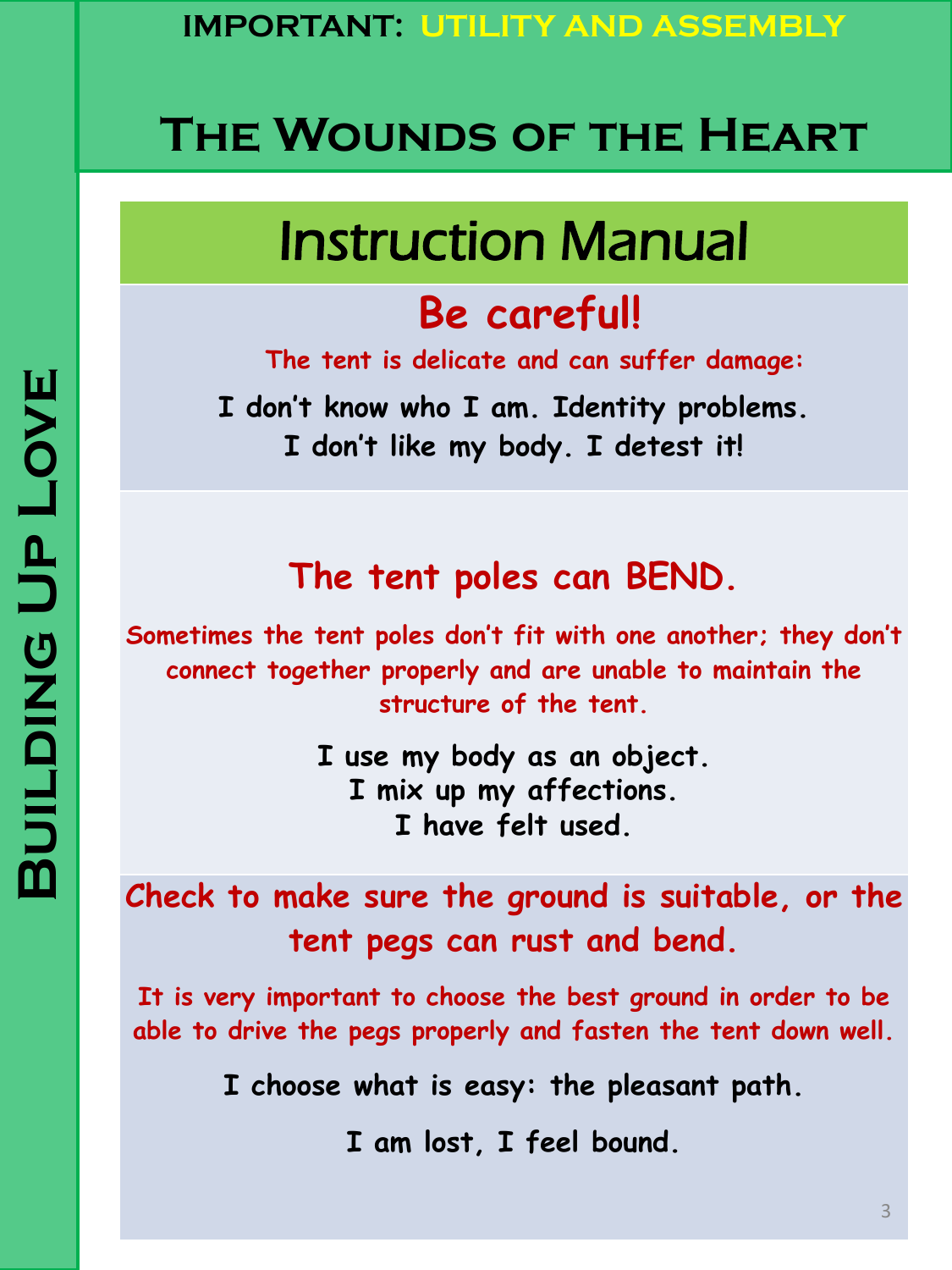### **The Wounds of the Heart**

#### **If used improperly, the ropes can fray.**

**If the ropes aren't stretched taut over the tent or affixed to the pegs properly, the tent will collapse.**

**My life is a lie.**

**I distance myself from love.**

**Wind and rain can displace the tent roof, leaving the tent defenseless** 

**against the elements.**

**It is very important to be careful with the roof, since it protects the tent.**

**I don't listen to my heart.**

**I lose my dignity.**

**The door can come loose if it is used too often and in the wrong way, and the zipper can get jammed.**

**When a zipper breaks, it is no longer able to bring the two side of the door together and loses its function. You have to sew a brand new one.**

**I made the wrong choice.**

**I gave myself to you, and now I feel alone.**

4